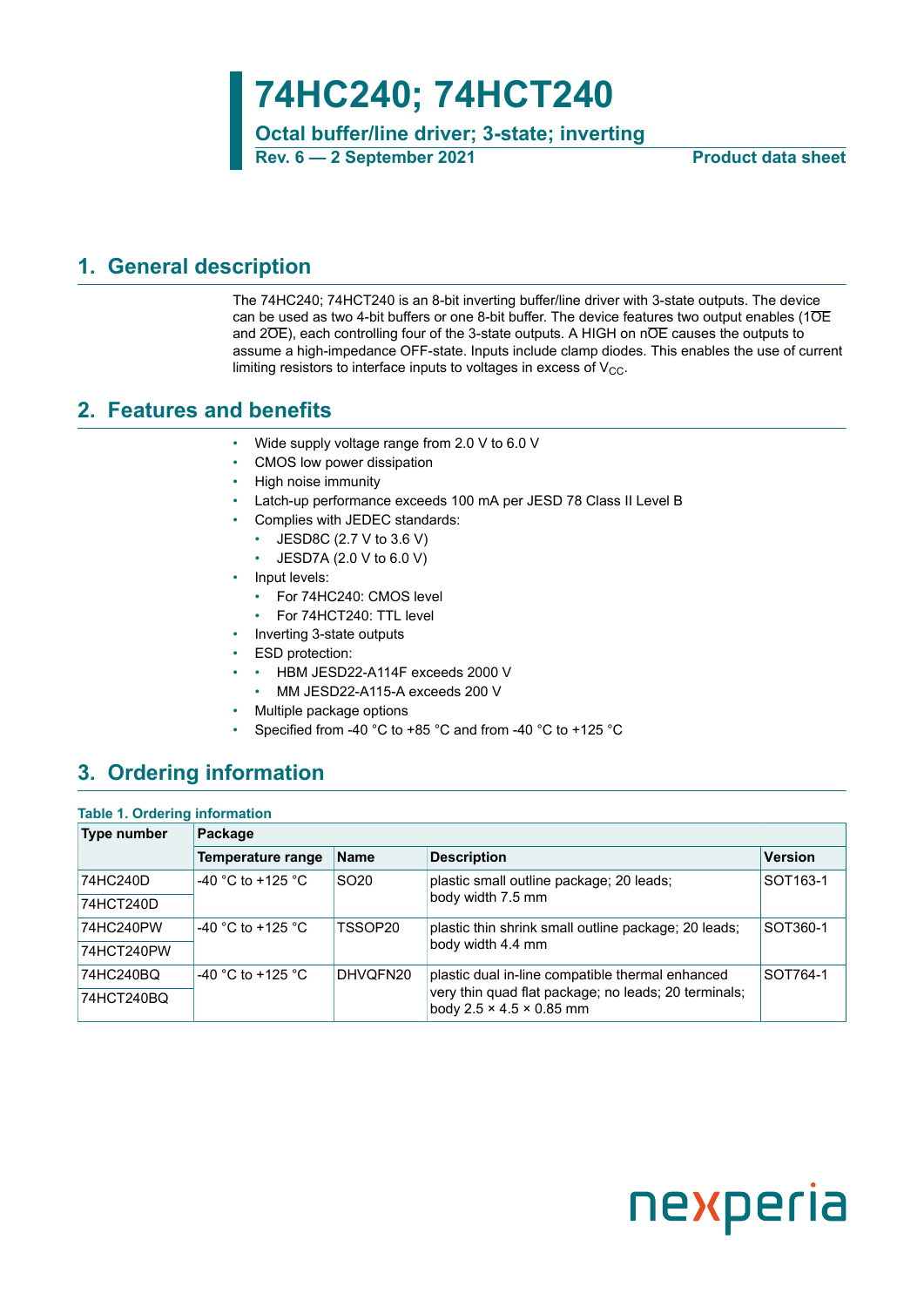### **Octal buffer/line driver; 3-state; inverting**

## <span id="page-1-0"></span>**4. Functional diagram**

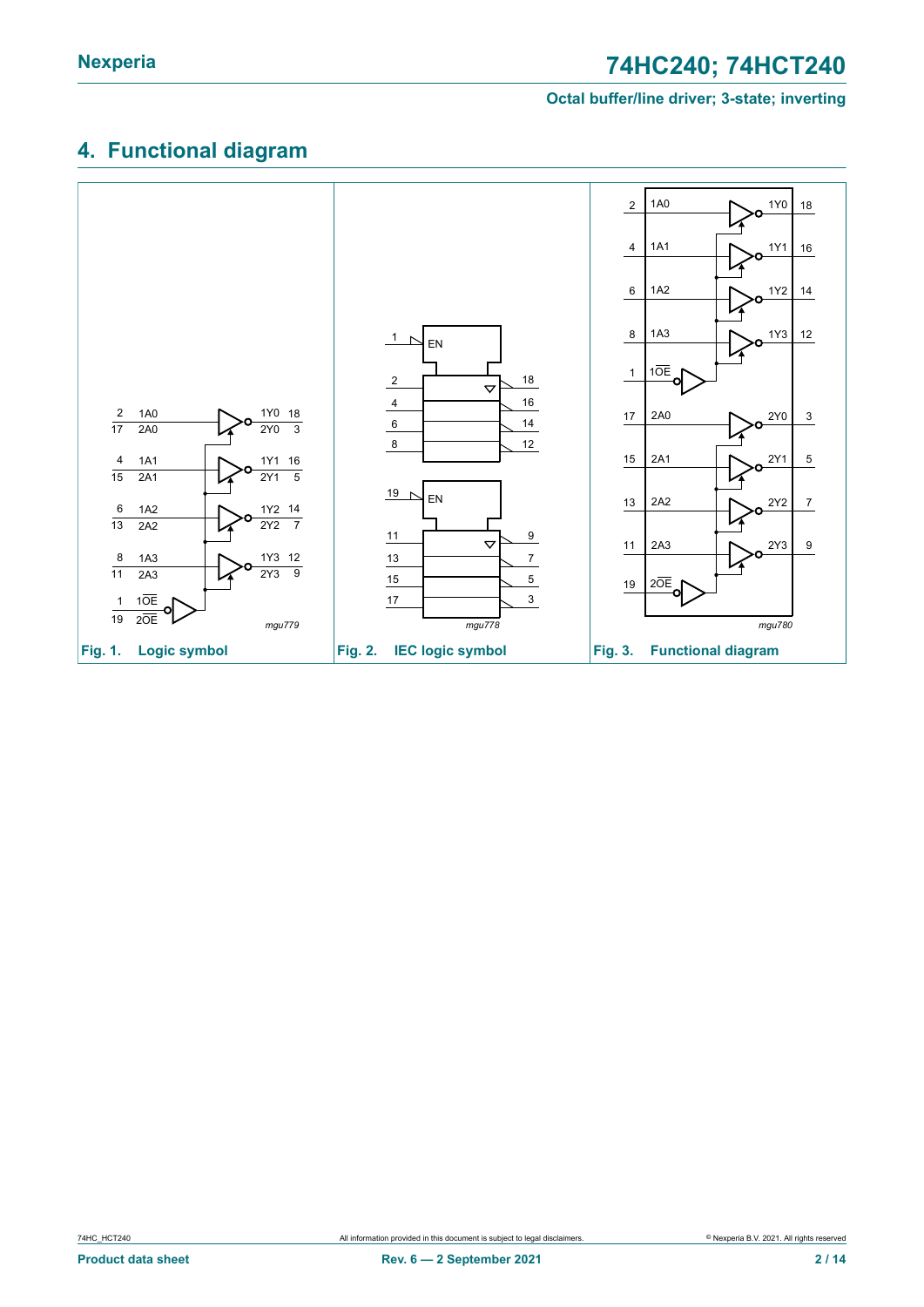### <span id="page-2-0"></span>**5. Pinning information**



### <span id="page-2-1"></span>**5.1. Pinning**

### <span id="page-2-2"></span>**5.2. Pin description**

#### **Table 2. Pin description**

| Symbol             | <b>Pin</b>     | <b>Description</b>               |
|--------------------|----------------|----------------------------------|
| 10E, 20E           | 1, 19          | output enable input (active LOW) |
| 1A0, 1A1, 1A2, 1A3 | 2, 4, 6, 8     | data input                       |
| 2Y0, 2Y1, 2Y2, 2Y3 | 3, 5, 7, 9     | bus output                       |
| <b>GND</b>         | 10             | ground (0 V)                     |
| 2A0, 2A1, 2A2, 2A3 | 17, 15, 13, 11 | data input                       |
| 1Y0, 1Y1, 1Y2, 1Y3 | 18, 16, 14, 12 | bus output                       |
| $V_{CC}$           | 20             | supply voltage                   |

### <span id="page-2-3"></span>**6. Functional description**

#### **Table 3. Function table**

*H = HIGH voltage level; L = LOW voltage level; X = don't care; Z = high-impedance OFF-state.*

| $\frac{Input}{nOE}$ | Output |     |
|---------------------|--------|-----|
|                     | nAn    | nYn |
|                     |        | Ħ   |
|                     |        |     |
| ΙH                  |        |     |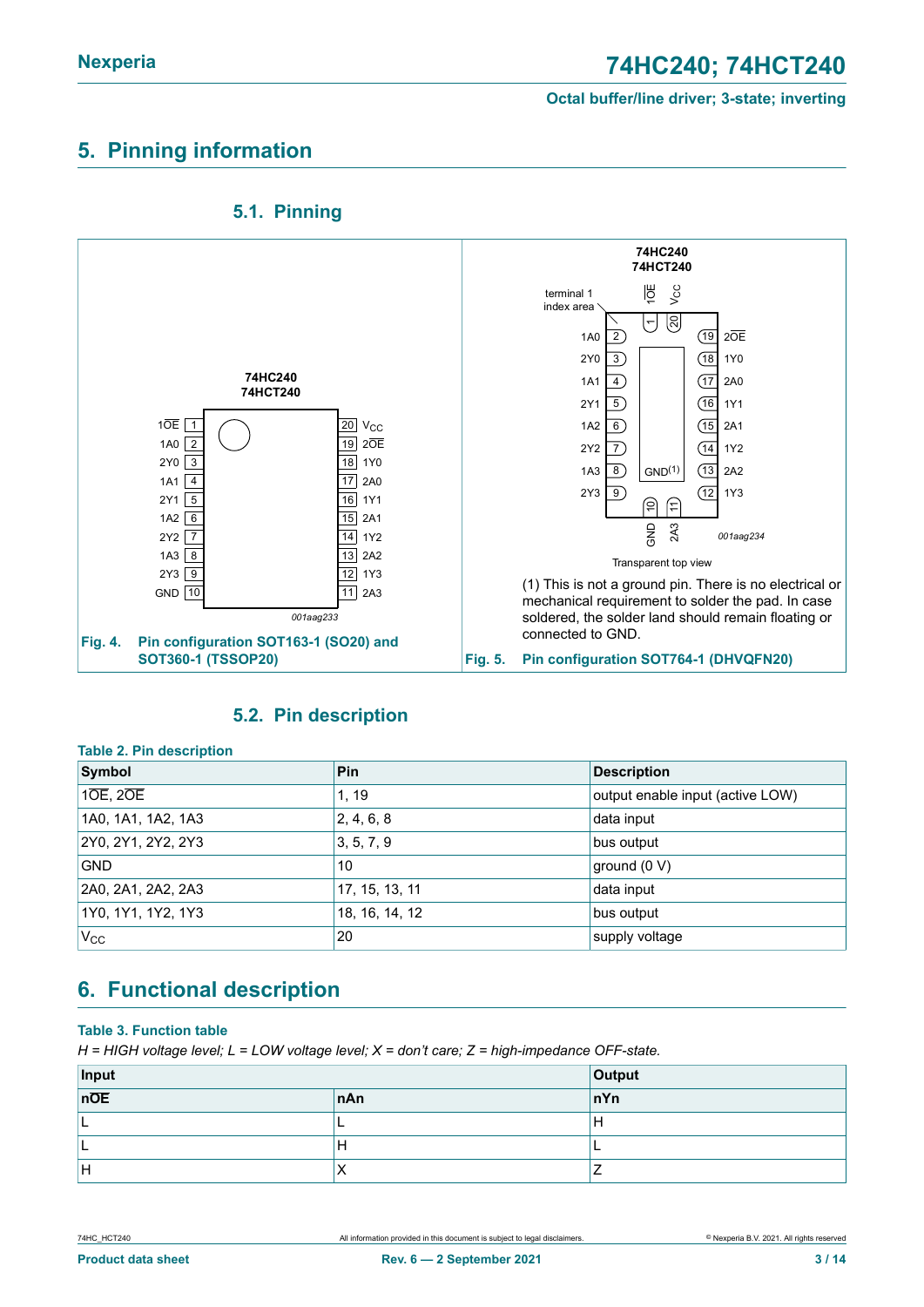### <span id="page-3-2"></span><span id="page-3-0"></span>**7. Limiting values**

#### <span id="page-3-1"></span>**Table 4. Limiting values**

In accordance with the Absolute Maximum Rating System (IEC 60134). Voltages are referenced to GND (ground = 0 V).

|                  | <b>Symbol Parameter</b> | <b>Conditions</b>                                               | Min                      | <b>Max</b>               | Unit |
|------------------|-------------------------|-----------------------------------------------------------------|--------------------------|--------------------------|------|
| $V_{CC}$         | supply voltage          |                                                                 | $-0.5$                   | $+7$                     | v    |
| $I_{IK}$         | input clamping current  | $V_1$ < -0.5 V or $V_1$ > $V_{CC}$ + 0.5 V                      | $\blacksquare$           | ±20                      | mA   |
| $I_{OK}$         | output clamping current | $V_{\Omega}$ < -0.5 V or $V_{\Omega}$ > $V_{\text{CC}}$ + 0.5 V | $\blacksquare$           | ±20                      | mA   |
| I <sub>O</sub>   | output current          | $-0.5 V < VO < VCC + 0.5 V$                                     | $\blacksquare$           | ±35                      | mA   |
| $I_{\rm CC}$     | supply current          |                                                                 | $\overline{\phantom{a}}$ | 70                       | mA   |
| <b>I</b> GND     | ground current          |                                                                 | $-70$                    | $\overline{\phantom{a}}$ | mA   |
| $T_{\text{stg}}$ | storage temperature     |                                                                 | $-65$                    | $+150$                   | °C   |
| $P_{\text{tot}}$ | total power dissipation | [1]                                                             | $\overline{\phantom{a}}$ | 500                      | mW   |

[1] For SOT163-1 (SO20) package:  $P_{tot}$  derates linearly with 12.3 mW/K above 109 °C. For SOT360-1 (TSSOP20) package: Ptot derates linearly with 10.0 mW/K above 100 °C. For SOT764-1 (DHVQFN20) package: P<sub>tot</sub> derates linearly with 12.9 mW/K above 111 °C.

### <span id="page-3-3"></span>**8. Recommended operating conditions**

|                     | Symbol Parameter                    | <b>Conditions</b>       |                          | 74HC240                  |              | 74HCT240                 |                          |                | <b>Unit</b>               |
|---------------------|-------------------------------------|-------------------------|--------------------------|--------------------------|--------------|--------------------------|--------------------------|----------------|---------------------------|
|                     |                                     |                         | Min                      | <b>Typ</b>               | <b>Max</b>   | Min                      | <b>Typ</b>               | <b>Max</b>     |                           |
| $V_{CC}$            | supply voltage                      |                         | 2.0                      | 5.0                      | 6.0          | 4.5                      | 5.0                      | 5.5            | IV                        |
| $V_1$               | input voltage                       |                         | 0                        | $\blacksquare$           | $V_{\rm CC}$ | 0                        | $\blacksquare$           | $V_{\rm CC}$   | ١V                        |
| 'V <sub>o</sub>     | output voltage                      |                         | $\mathbf{0}$             | $\overline{\phantom{a}}$ | $V_{\rm CC}$ | 0                        | $\overline{\phantom{a}}$ | $V_{\rm CC}$   | ١v                        |
| $\Delta t/\Delta V$ | input transition rise and fall rate | $V_{\rm CC}$ = 2.0 V    | $\overline{\phantom{0}}$ | $\overline{\phantom{a}}$ | 625          | $\overline{\phantom{a}}$ | $\overline{\phantom{a}}$ | $\blacksquare$ | $\mathsf{Ins}\mathcal{N}$ |
|                     |                                     | $V_{\text{CC}}$ = 4.5 V | $\overline{\phantom{a}}$ | 1.67                     | 139          | $\overline{\phantom{a}}$ | 1.67                     | 139            | $\mathsf{lns}/\mathsf{V}$ |
|                     |                                     | $V_{CC}$ = 6.0 V        | $\overline{\phantom{0}}$ | $\overline{\phantom{a}}$ | 83           | $\overline{\phantom{a}}$ | $\overline{\phantom{0}}$ | $\blacksquare$ | ns/V                      |
| $T_{amb}$           | ambient temperature                 |                         | $-40$                    | $+25$                    | $+125$       | $-40$                    | $+25$                    | $+125$         | $^{\circ}$ C              |

#### **Table 5. Recommended operating conditions**

### <span id="page-3-4"></span>**9. Static characteristics**

#### **Table 6. Static characteristics**

*At recommended operating conditions; voltages are referenced to GND (ground = 0 V).*

| Symbol Parameter |                                              | <b>Conditions</b>       | 25 °C                    |            |                          | -40 $^{\circ}$ C to<br>$+85 °C$ |                          | $-40$ °C to<br>$+125 °C$ |                | Unit |
|------------------|----------------------------------------------|-------------------------|--------------------------|------------|--------------------------|---------------------------------|--------------------------|--------------------------|----------------|------|
|                  |                                              |                         | Min                      | <b>Typ</b> | <b>Max</b>               | Min                             | <b>Max</b>               | Min                      | <b>Max</b>     |      |
| 74HC240          |                                              |                         |                          |            |                          |                                 |                          |                          |                |      |
| V <sub>IH</sub>  | <b>HIGH-level</b>                            | $V_{\rm CC}$ = 2.0 V    | 1.5                      | 1.2        | -                        | 1.5                             | $\overline{\phantom{a}}$ | 1.5                      | $\blacksquare$ | IV   |
|                  | input voltage                                | $V_{CC}$ = 4.5 V        | 3.15                     | 2.4        | -                        | 3.15                            |                          | 3.15                     | $\blacksquare$ | ١v   |
|                  |                                              | $V_{CC}$ = 6.0 V        | 4.2                      | 3.2        | $\overline{\phantom{0}}$ | 4.2                             | $\overline{\phantom{0}}$ | 4.2                      | $\blacksquare$ | ١v   |
| $V_{IL}$         | LOW-level input $ V_{CC}$ = 2.0 V<br>voltage |                         | $\overline{\phantom{a}}$ | 0.8        | 0.5                      | $\blacksquare$                  | 0.5                      | $\overline{\phantom{a}}$ | 0.5            | ΙV   |
|                  |                                              | $V_{CC}$ = 4.5 V        | $\overline{\phantom{a}}$ | 2.1        | 1.35                     | $\overline{\phantom{a}}$        | 1.35                     | $\overline{\phantom{a}}$ | 1.35           | ١v   |
|                  |                                              | $V_{\text{CC}}$ = 6.0 V | $\overline{\phantom{0}}$ | 2.8        | 1.8                      | $\overline{\phantom{a}}$        | 1.8                      | $\overline{\phantom{a}}$ | 1.8            | ۱v   |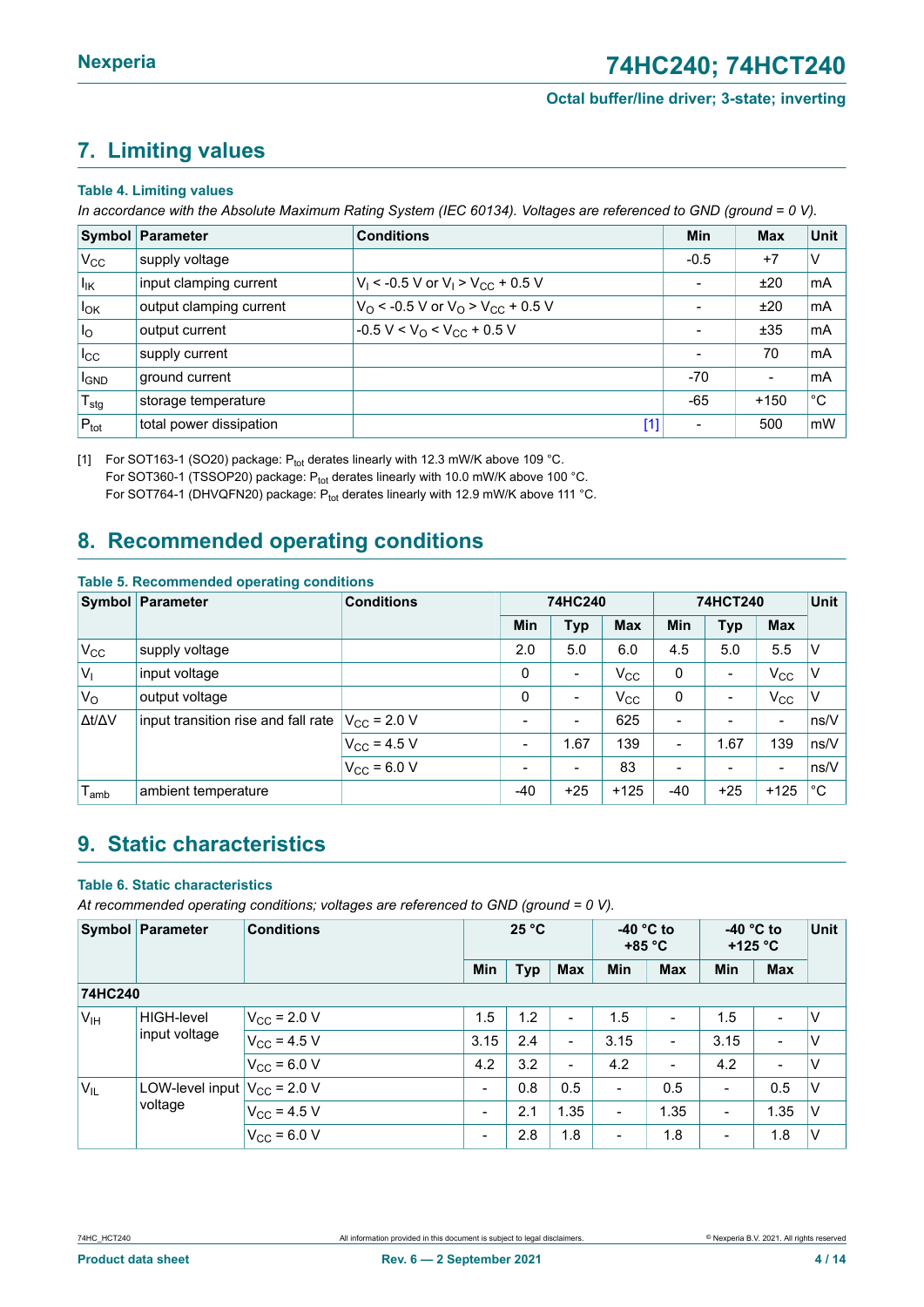### **Octal buffer/line driver; 3-state; inverting**

|                       | Symbol Parameter                   | <b>Conditions</b>                                                                                                              | 25 °C                    |                          |                          |                              | -40 $^{\circ}$ C to<br>+85 °C |                              | -40 °C to<br>+125 °C     | Unit         |  |
|-----------------------|------------------------------------|--------------------------------------------------------------------------------------------------------------------------------|--------------------------|--------------------------|--------------------------|------------------------------|-------------------------------|------------------------------|--------------------------|--------------|--|
|                       |                                    |                                                                                                                                | <b>Min</b>               | <b>Typ</b>               | <b>Max</b>               | Min                          | Max                           | Min                          | <b>Max</b>               |              |  |
| <b>V<sub>OH</sub></b> | <b>HIGH-level</b>                  | $V_I = V_{IH}$ or $V_{IL}$                                                                                                     |                          |                          |                          |                              |                               |                              |                          |              |  |
|                       | output voltage                     | $I_{\Omega}$ = -20 µA; $V_{\text{CC}}$ = 2.0 V                                                                                 | 1.9                      | 2.0                      | $\blacksquare$           | 1.9                          | $\blacksquare$                | 1.9                          | $\overline{\phantom{a}}$ | $\vee$       |  |
|                       |                                    | $I_{\text{O}}$ = -20 µA; $V_{\text{CC}}$ = 4.5 V                                                                               | 4.4                      | 4.5                      | $\blacksquare$           | 4.4                          | $\blacksquare$                | 4.4                          | $\blacksquare$           | $\vee$       |  |
|                       |                                    | $I_{\text{O}}$ = -20 µA; $V_{\text{CC}}$ = 6.0 V                                                                               | 5.9                      | 6.0                      | $\overline{\phantom{a}}$ | 5.9                          |                               | 5.9                          | $\blacksquare$           | $\vee$       |  |
|                       |                                    | $IO$ = -6.0 mA; $VCC$ = 4.5 V                                                                                                  | 3.98                     | 4.32                     | $\overline{\phantom{0}}$ | 3.84                         | $\blacksquare$                | 3.7                          | $\blacksquare$           | $\vee$       |  |
|                       |                                    | $I_{\Omega}$ = -7.8 mA; $V_{\text{CC}}$ = 6.0 V                                                                                | 5.48                     | 5.81                     | $\overline{\phantom{a}}$ | 5.34                         | $\overline{\phantom{a}}$      | 5.2                          | $\blacksquare$           | $\vee$       |  |
| $V_{OL}$              | LOW-level                          | $V_I = V_{IH}$ or $V_{IL}$                                                                                                     |                          |                          |                          |                              |                               |                              |                          |              |  |
|                       | output voltage                     | $I_{\text{O}}$ = 20 µA; $V_{\text{CC}}$ = 2.0 V                                                                                | $\overline{\phantom{0}}$ | 0                        | 0.1                      | $\blacksquare$               | 0.1                           | $\qquad \qquad \blacksquare$ | 0.1                      | $\vee$       |  |
|                       |                                    | $I_{\text{O}}$ = 20 µA; $V_{\text{CC}}$ = 4.5 V                                                                                |                          | 0                        | 0.1                      | $\overline{a}$               | 0.1                           | $\overline{\phantom{a}}$     | 0.1                      | $\vee$       |  |
|                       |                                    | $I_{\text{O}}$ = 20 µA; $V_{\text{CC}}$ = 6.0 V                                                                                | $\overline{a}$           | 0                        | 0.1                      | $\qquad \qquad \blacksquare$ | 0.1                           | $\frac{1}{2}$                | 0.1                      | V            |  |
|                       |                                    | $IO$ = 6.0 mA; $VCC$ = 4.5 V                                                                                                   | $\overline{a}$           | 0.15                     | 0.26                     | $\overline{a}$               | 0.33                          | $\blacksquare$               | 0.4                      | $\vee$       |  |
|                       |                                    | $I_{\text{O}}$ = 7.8 mA; $V_{\text{CC}}$ = 6.0 V                                                                               | $\overline{\phantom{0}}$ | 0.16                     | 0.26                     | $\blacksquare$               | 0.33                          | $\overline{\phantom{a}}$     | 0.4                      | V            |  |
| h                     | input leakage<br>current           | $V_1$ = $V_{CC}$ or GND; $V_{CC}$ = 6.0 V                                                                                      |                          |                          | ±0.1                     |                              | ±1.0                          | $\blacksquare$               | ±1.0                     | μA           |  |
| $I_{OZ}$              | OFF-state<br>output current        | $V_1 = V_{1H}$ or $V_{1L}$ ; $V_{CC} = 6.0 V$ ;<br>$V_{O}$ = $V_{CC}$ or GND                                                   | $\overline{\phantom{0}}$ |                          | ±0.5                     | $\frac{1}{2}$                | ±5.0                          | $\frac{1}{2}$                | ±10                      | μA           |  |
| $I_{\rm CC}$          | supply current                     | $V_1$ = $V_{CC}$ or GND; $I_Q$ = 0 A;<br>$V_{CC} = 6.0 V$                                                                      | $\frac{1}{2}$            | $\overline{a}$           | 8.0                      | $\blacksquare$               | 80                            | $\overline{\phantom{a}}$     | 160                      | μA           |  |
| C <sub>1</sub>        | input<br>capacitance               |                                                                                                                                | $\overline{a}$           | 3.5                      |                          |                              |                               |                              |                          | pF           |  |
| 74HCT240              |                                    |                                                                                                                                |                          |                          |                          |                              |                               |                              |                          |              |  |
| V <sub>IH</sub>       | <b>HIGH-level</b><br>input voltage | $V_{CC}$ = 4.5 V to 5.5 V                                                                                                      | 2.0                      | 1.6                      | $\overline{\phantom{a}}$ | 2.0                          |                               | 2.0                          | $\blacksquare$           | $\vee$       |  |
| $V_{IL}$              | LOW-level input<br>voltage         | $V_{CC}$ = 4.5 V to 5.5 V                                                                                                      | $\frac{1}{2}$            | 1.2                      | 0.8                      | $\overline{a}$               | 0.8                           |                              | 0.8                      | $\mathsf{V}$ |  |
| $V_{OH}$              | <b>HIGH-level</b>                  | $V_1$ = $V_{\text{IH}}$ or $V_{\text{IL}}$ ; $V_{\text{CC}}$ = 4.5 V                                                           |                          |                          |                          |                              |                               |                              |                          |              |  |
|                       | output voltage                     | $I_{\Omega}$ = -20 µA                                                                                                          | 4.4                      | 4.5                      |                          | 4.4                          |                               | 4.4                          |                          | $\vee$       |  |
|                       |                                    | $I_{O} = -6$ mA                                                                                                                | 3.98                     | 4.32                     | $\frac{1}{2}$            | 3.84                         | $\overline{\phantom{a}}$      | 3.7                          | $\blacksquare$           | $\sf V$      |  |
| $\overline{V}_{OL}$   | LOW-level                          | $V_1 = V_{1H}$ or $V_{1L}$ ; $V_{CC} = 4.5$ V                                                                                  |                          |                          |                          |                              |                               |                              |                          |              |  |
|                       | output voltage                     | $I_{\Omega}$ = 20 µA                                                                                                           | $\overline{a}$           | 0                        | 0.1                      | $\overline{a}$               | 0.1                           | $\overline{\phantom{a}}$     | 0.1                      | $\vee$       |  |
|                       |                                    | $I_{\text{O}}$ = 6.0 mA                                                                                                        |                          | 0.16                     | 0.26                     |                              | 0.33                          | -                            | 0.4                      | V            |  |
| $\vert I_1 \vert$     | input leakage<br>current           | $V_1$ = $V_{CC}$ or GND; $V_{CC}$ = 5.5 V                                                                                      | $\overline{a}$           |                          | ±0.1                     | $\qquad \qquad \blacksquare$ | ±1.0                          | $\blacksquare$               | ±1.0                     | μA           |  |
| $I_{OZ}$              | OFF-state<br>output current        | $V_1 = V_{1H}$ or $V_{1L}$ ; $V_{CC} = 5.5 V$ ;<br>$V_{O}$ = $V_{CC}$ or GND                                                   |                          |                          | ±0.5                     |                              | ±5.0                          | -                            | ±10                      | μA           |  |
| $I_{\rm CC}$          | supply current                     | $V_1$ = $V_{CC}$ or GND; $V_{CC}$ = 5.5 V;<br>$I_{\rm O} = 0$ A                                                                | $\overline{a}$           | $\overline{\phantom{0}}$ | 8.0                      | $\overline{a}$               | 80                            |                              | 160                      | μA           |  |
| $\Delta I_{CC}$       | additional<br>supply current       | per input pin; $V_1 = V_{CC} - 2.1 V$ ;<br>other inputs at V <sub>CC</sub> or GND;<br>$V_{CC}$ = 4.5 V to 5.5 V; $I_{O}$ = 0 A |                          |                          |                          |                              |                               |                              |                          |              |  |
|                       |                                    | nAn or inputs                                                                                                                  | $\overline{a}$           | 150                      | 540                      | $\overline{a}$               | 675                           | $\overline{a}$               | 735                      | μA           |  |
|                       |                                    | nOE input                                                                                                                      |                          | 70                       | 252                      | $\overline{a}$               | 315                           | $\overline{\phantom{a}}$     | 343                      | μA           |  |
| C <sub>1</sub>        | input<br>capacitance               |                                                                                                                                |                          | 3.5                      |                          |                              |                               |                              | $\overline{\phantom{a}}$ | pF           |  |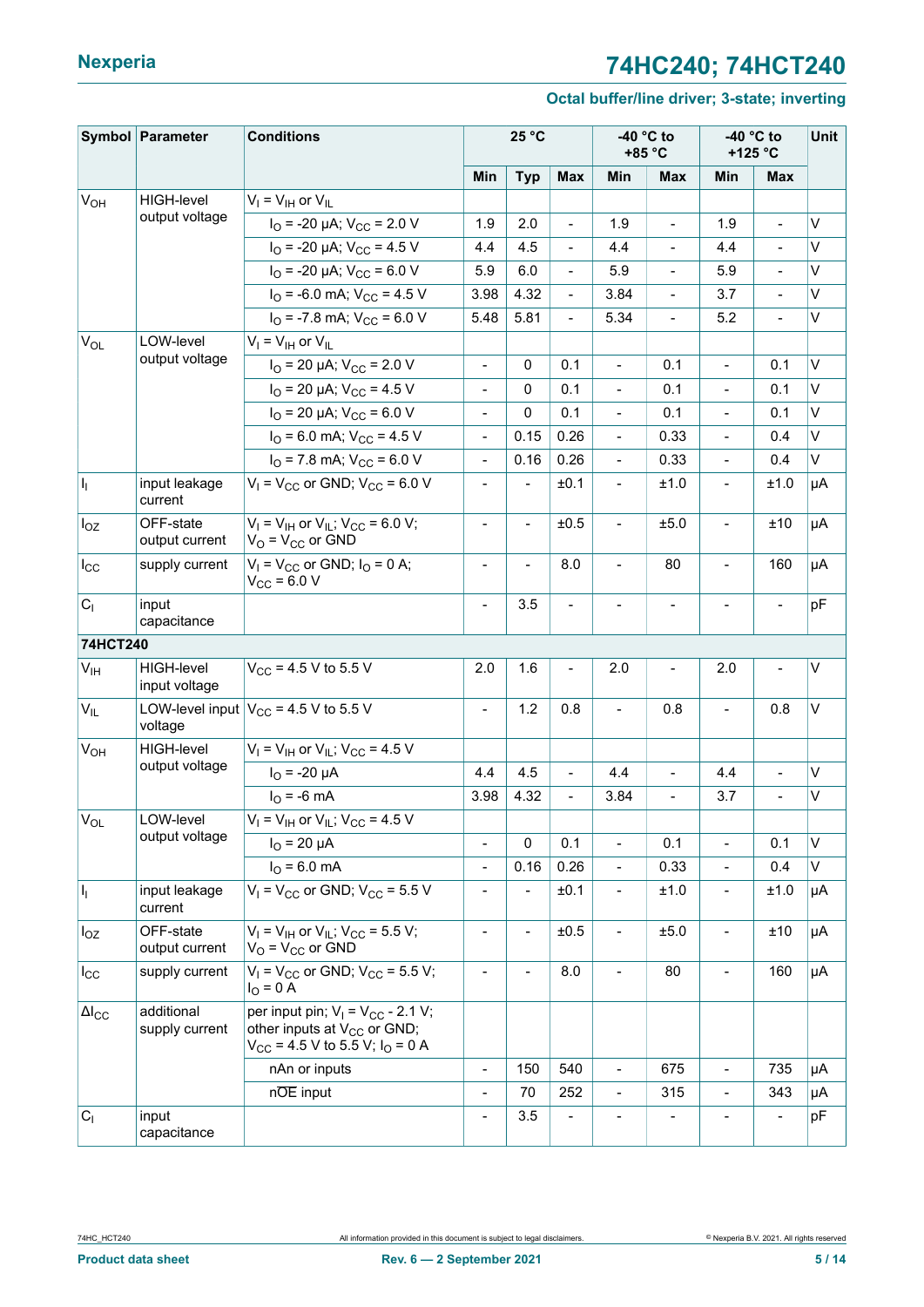# <span id="page-5-1"></span><span id="page-5-0"></span>**10. Dynamic characteristics**

### **Table 7. Dynamic characteristics**

*GND = 0 V; for test circuit see [Fig. 8](#page-7-0).* 

|                               | Symbol Parameter<br><b>Conditions</b> |                                                                   |                          | 25 °C      |                   | -40 °C to<br>+85 °C |            | -40 °C to<br>+125 $°C$   |                              | Unit |
|-------------------------------|---------------------------------------|-------------------------------------------------------------------|--------------------------|------------|-------------------|---------------------|------------|--------------------------|------------------------------|------|
|                               |                                       |                                                                   | <b>Min</b>               | <b>Typ</b> | <b>Max</b>        | Min                 | <b>Max</b> | Min                      | <b>Max</b>                   |      |
|                               | 74HC240                               |                                                                   |                          |            |                   |                     |            |                          |                              |      |
| propagation delay<br>$t_{pd}$ |                                       | nAn to nYn; see Fig. 6<br>$[1]$                                   |                          |            |                   |                     |            |                          |                              |      |
|                               |                                       | $V_{\text{CC}}$ = 2.0 V                                           | $\overline{\phantom{0}}$ | 30         | 100               | $\blacksquare$      | 125        | $\frac{1}{2}$            | 150                          | ns   |
|                               |                                       | $V_{CC}$ = 4.5 V                                                  |                          | 11         | 20                | $\blacksquare$      | 25         | $\overline{\phantom{0}}$ | 30                           | ns   |
|                               |                                       | $V_{CC}$ = 5.0 V; C <sub>L</sub> = 15 pF                          | $\overline{a}$           | 9          |                   |                     |            | $\blacksquare$           | $\blacksquare$               | ns   |
|                               |                                       | $V_{CC}$ = 6.0 V                                                  |                          | 9          | 17                |                     | 21         | $\overline{a}$           | 26                           | ns   |
| $t_{en}$                      | enable time                           | nOE to nYn; see Fig. 7<br>$[2]$                                   |                          |            |                   |                     |            |                          |                              |      |
|                               |                                       | $V_{\rm CC}$ = 2.0 V                                              | $\overline{\phantom{0}}$ | 39         | 150               | $\blacksquare$      | 190        | $\overline{a}$           | 225                          | ns   |
|                               |                                       | $V_{\rm CC}$ = 4.5 V                                              |                          | 14         | 30                |                     | 38         |                          | 45                           | ns   |
|                               |                                       | $V_{CC}$ = 6.0 V                                                  | $\overline{\phantom{a}}$ | 11         | 26                | $\blacksquare$      | 33         | $\frac{1}{2}$            | 38                           | ns   |
| t <sub>dis</sub>              | disable time                          | nOE to nYn or see Fig. 7<br>$[3]$                                 |                          |            |                   |                     |            |                          |                              |      |
|                               |                                       | $V_{CC}$ = 2.0 V                                                  |                          | 41         | 150               | $\blacksquare$      | 190        | $\overline{a}$           | 225                          | ns   |
|                               |                                       | $V_{\text{CC}} = 4.5 V$                                           |                          | 15         | 30                | $\blacksquare$      | 38         | $\frac{1}{2}$            | 45                           | ns   |
|                               |                                       | $V_{CC}$ = 6.0 V                                                  |                          | 12         | 26                | $\blacksquare$      | 33         | $\overline{\phantom{a}}$ | 38                           | ns   |
| $ t_t $                       | transition time                       | see Fig. 6<br>$[4]$                                               |                          |            |                   |                     |            |                          |                              |      |
|                               |                                       | $V_{\rm CC}$ = 2.0 V                                              |                          | 14         | 60                | $\blacksquare$      | 75         | $\blacksquare$           | 90                           | ns   |
|                               |                                       | $V_{\rm CC}$ = 4.5 V                                              |                          | 5          | 12                | $\blacksquare$      | 15         | $\overline{\phantom{0}}$ | 18                           | ns   |
|                               |                                       | $V_{CC}$ = 6.0 V                                                  | $\overline{a}$           | 4          | 10 <sup>°</sup>   | $\blacksquare$      | 13         | $\blacksquare$           | 15                           | ns   |
| $C_{PD}$                      | power dissipation<br>capacitance      | per buffer; $V_1$ = GND to $V_{CC}$<br>[5]                        | $\overline{\phantom{a}}$ | 30         |                   |                     |            |                          | $\overline{a}$               | pF   |
| 74HCT240                      |                                       |                                                                   |                          |            |                   |                     |            |                          |                              |      |
| $t_{pd}$                      | propagation delay                     | nAn to nYn; see Fig. 6<br>$[1]$                                   |                          |            |                   |                     |            |                          |                              |      |
|                               |                                       | $V_{CC}$ = 4.5 V                                                  | $\overline{a}$           | 11         | 20                | $\blacksquare$      | 25         | $\overline{\phantom{a}}$ | 30                           | ns   |
|                               |                                       | $V_{CC}$ = 5.0 V; C <sub>L</sub> = 15 pF                          |                          | 9          |                   |                     |            |                          | $\frac{1}{2}$                | ns   |
| $t_{en}$                      | enable time                           | $n\overline{OE}$ to nYn; $V_{CC}$ = 4.5 V;<br>$[2]$<br>see Fig. 7 | $\blacksquare$           | 13         | 30                |                     | 38         | $\overline{\phantom{0}}$ | 45                           | ns   |
| $t_{dis}$                     | disable time                          | $n\overline{OE}$ to nYn; $V_{CC}$ = 4.5 V;<br>$[3]$<br>see Fig. 7 | $\blacksquare$           | 13         | 25                | $\overline{a}$      | 31         | $\overline{\phantom{a}}$ | 38                           | ns   |
| $ t_t $                       | transition time                       | $V_{CC}$ = 4.5 V; see Fig. 6<br>$[4]$                             |                          | 5          | $12 \overline{ }$ |                     | 15         |                          | 18                           | ns   |
| $C_{PD}$                      | power dissipation<br>capacitance      | per buffer; $V_1$ = GND to $V_{CC}$ - 1.5 V [5]                   | $\blacksquare$           | 30         |                   |                     |            |                          | $\qquad \qquad \blacksquare$ | pF   |

[1]  $t_{pd}$  is the same as  $t_{PHL}$  and  $t_{PLH}$ .

[2]  $t_{en}$  is the same as  $t_{PZH}$  and  $t_{PZL}$ .

[3]  $t_{dis}$  is the same as  $t_{PHZ}$  and  $t_{PLZ}$ .

 $[4]$  $t_t$  is the same as  $t_{\text{THL}}$  and  $t_{\text{TLH}}$ .

 $[5]$  C<sub>PD</sub> is used to determine the dynamic power dissipation (P<sub>D</sub> in μW): P<sub>D</sub> = C<sub>PD</sub> × V<sub>CC</sub><sup>2</sup> × f<sub>i</sub> × N + Σ (C<sub>L</sub> × V<sub>CC</sub><sup>2</sup> × f<sub>o</sub>) where:

fi = input frequency in MHz;

 $f_0$  = output frequency in MHz;  $C_L$  = output load capacitance in pF;

 $V_{CC}$  = supply voltage in V;

N = number of inputs switching;

 $\Sigma$  (C<sub>L</sub> × V<sub>CC</sub><sup>2</sup> × f<sub>o</sub>) = sum of outputs.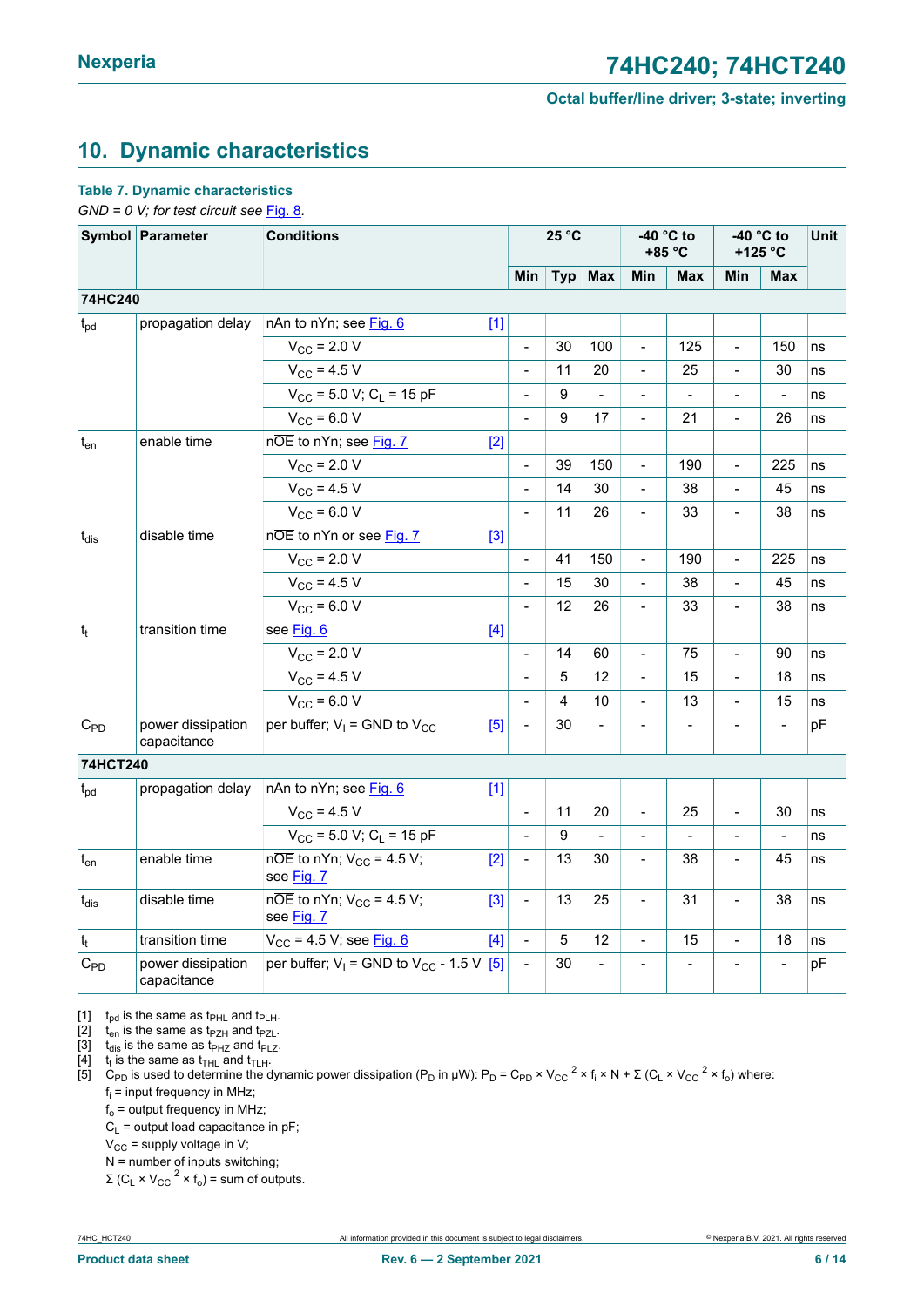### **Octal buffer/line driver; 3-state; inverting**

<span id="page-6-1"></span><span id="page-6-0"></span>

### <span id="page-6-3"></span>**10.1. Waveforms and test circuit**

<span id="page-6-2"></span>

| Table 0. Measurentent points<br>Type | Input               | <b>Output</b>       |                     |                     |  |  |  |
|--------------------------------------|---------------------|---------------------|---------------------|---------------------|--|--|--|
|                                      | Vм                  | Vм                  | $V_{\rm X}$         | $V_{\rm v}$         |  |  |  |
| 74HC240                              | $0.5 \times V_{CC}$ | $0.5 \times V_{CC}$ | $0.1 \times V_{CC}$ | $0.9 \times V_{CC}$ |  |  |  |
| 74HCT240                             | 1.3V                | 1.3V                | $0.1 \times V_{CC}$ | $0.9 \times V_{CC}$ |  |  |  |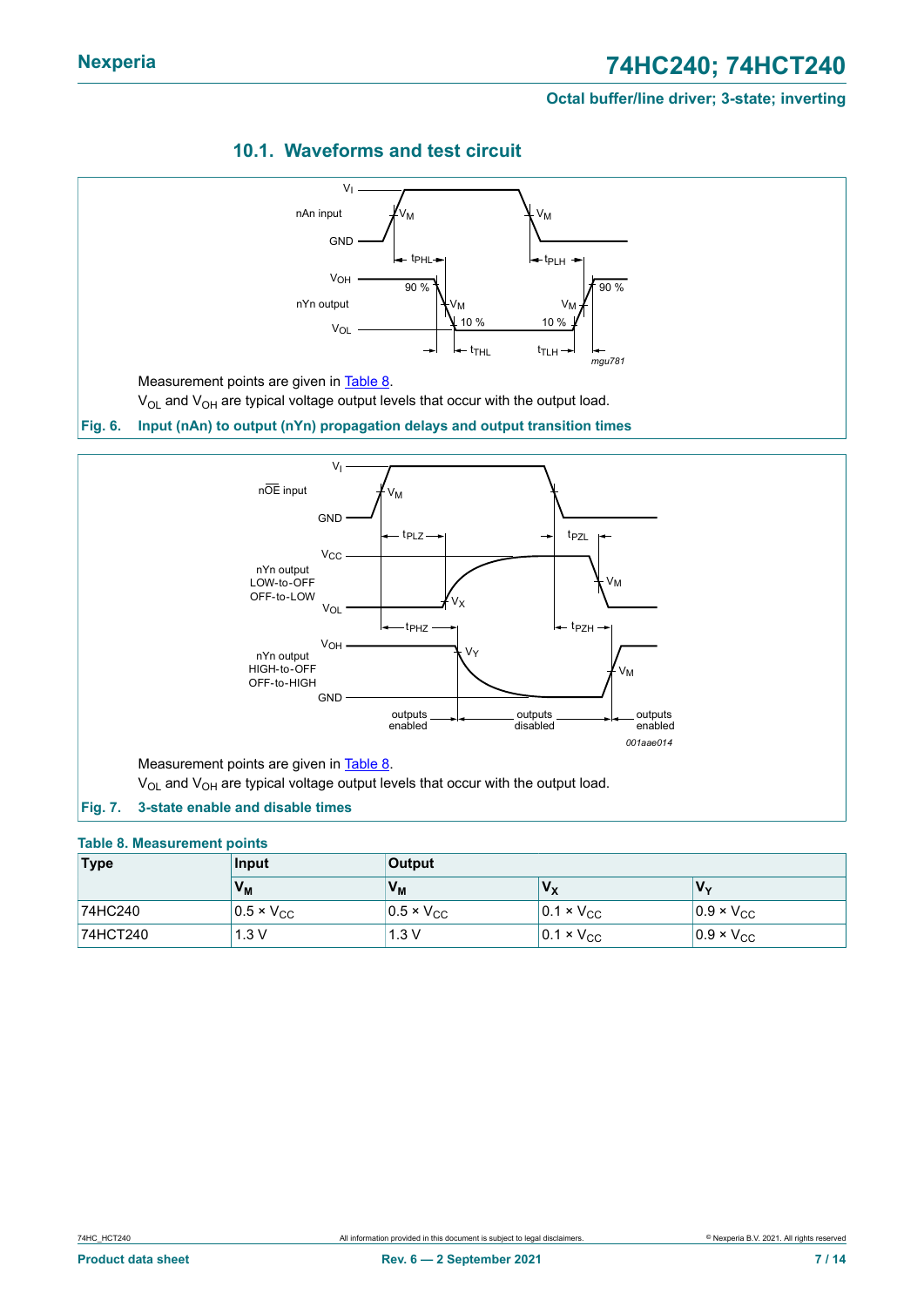### **Octal buffer/line driver; 3-state; inverting**

<span id="page-7-0"></span>

### <span id="page-7-1"></span>**Fig. 8. Test circuit for measuring switching times**

#### **Table 9. Test data**

| Type     | Input           |                 | Load         |                           | S1 position       |                                     |                       |  |
|----------|-----------------|-----------------|--------------|---------------------------|-------------------|-------------------------------------|-----------------------|--|
|          |                 | $ t_r, t_f$     |              | $\mathsf{R}_{\mathsf{L}}$ | <b>TPHL, TPLH</b> | t <sub>PZH</sub> , t <sub>PHZ</sub> | $t_{PZL}$ , $t_{PLZ}$ |  |
| 74HC240  | V <sub>CC</sub> | 6 <sub>ns</sub> | 15 pF, 50 pF | 1 k $\Omega$              | open              | <b>GND</b>                          | 'V <sub>CC</sub>      |  |
| 74HCT240 | 3V              | 6 <sub>ns</sub> | 15 pF, 50 pF | 1 k $\Omega$              | open              | <b>GND</b>                          | 'V <sub>CC</sub>      |  |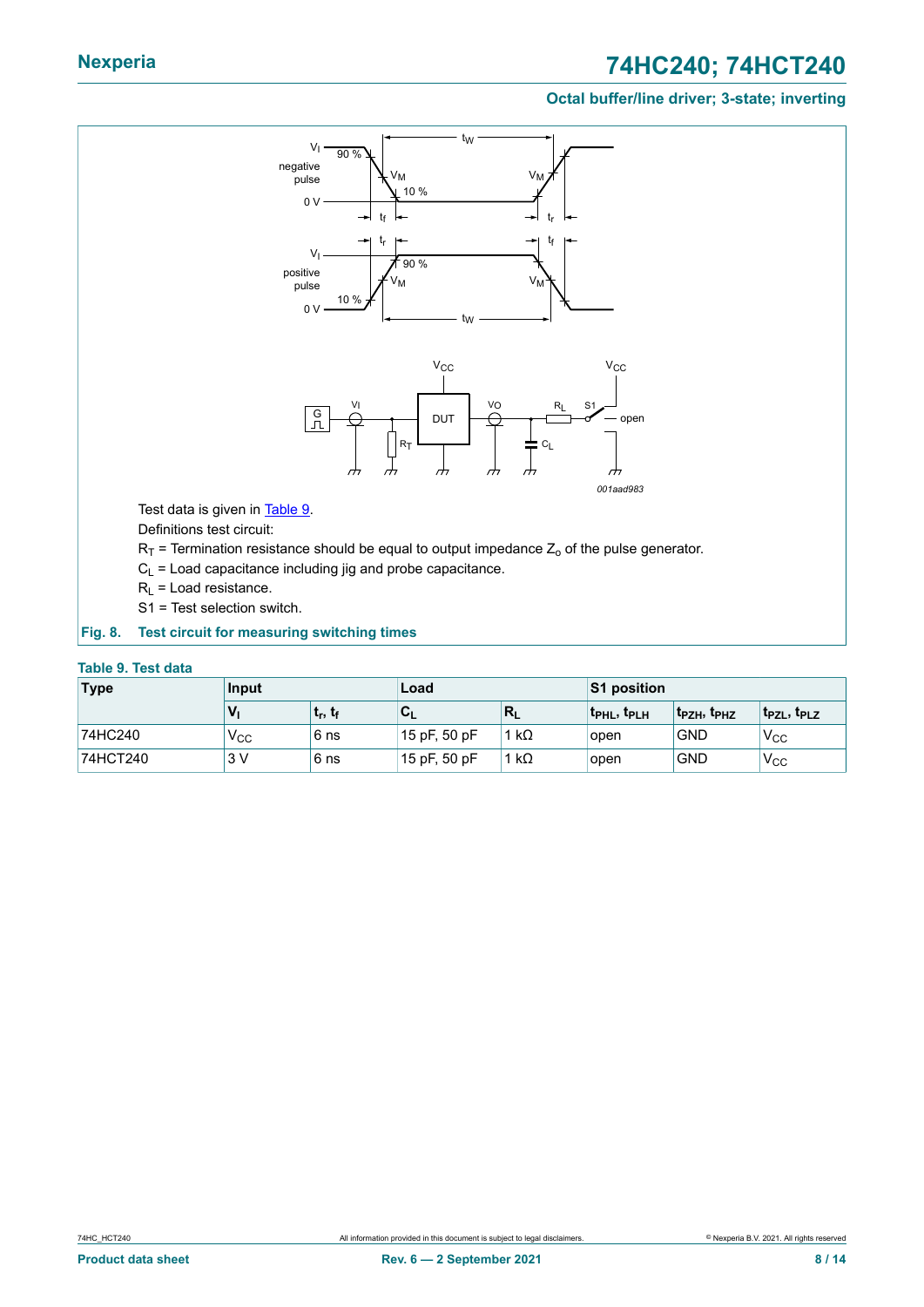### <span id="page-8-0"></span>**11. Package outline**



#### **Fig. 9. Package outline SOT163-1 (SO20)**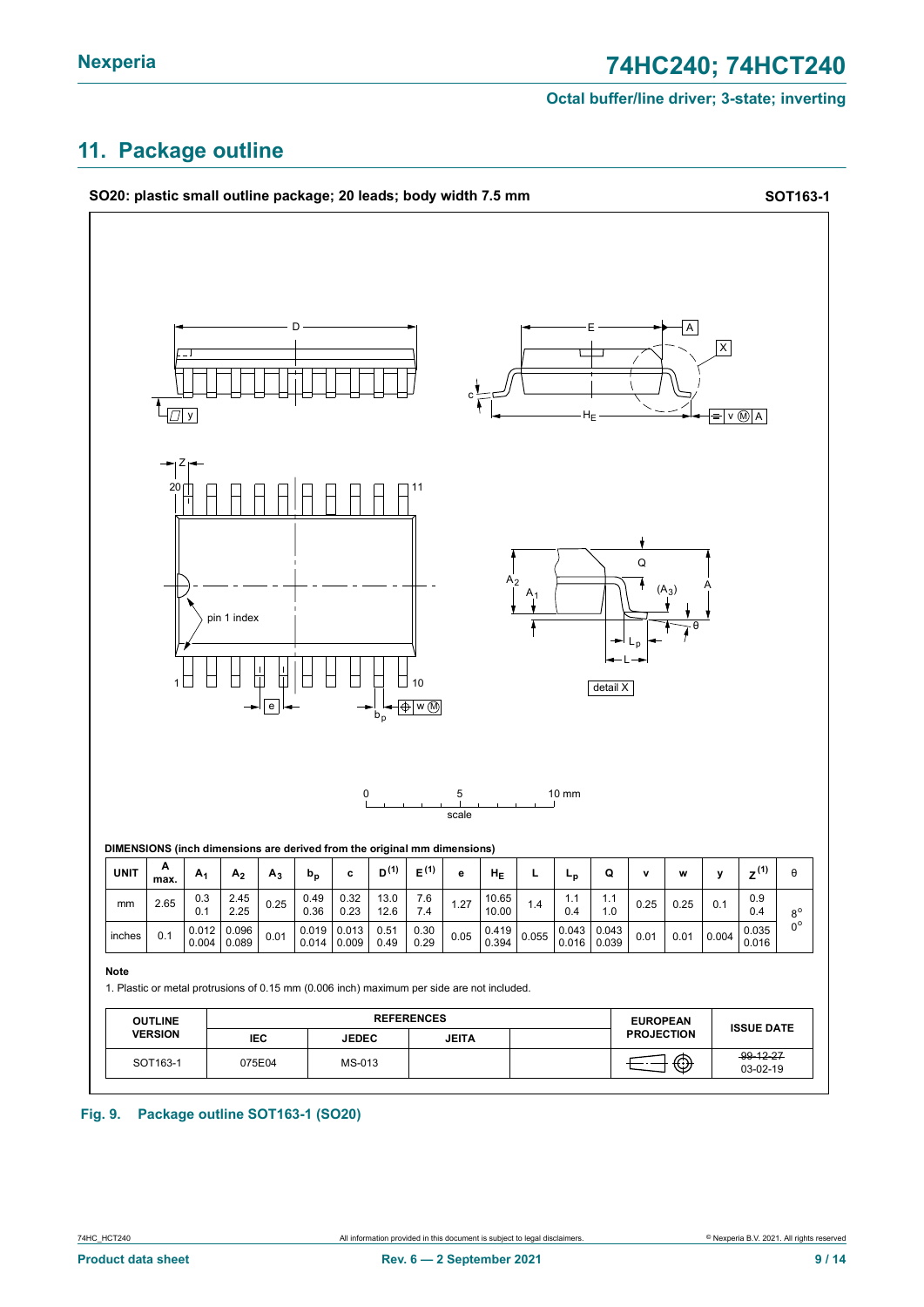### **Octal buffer/line driver; 3-state; inverting**



**Fig. 10. Package outline SOT360-1 (TSSOP20)**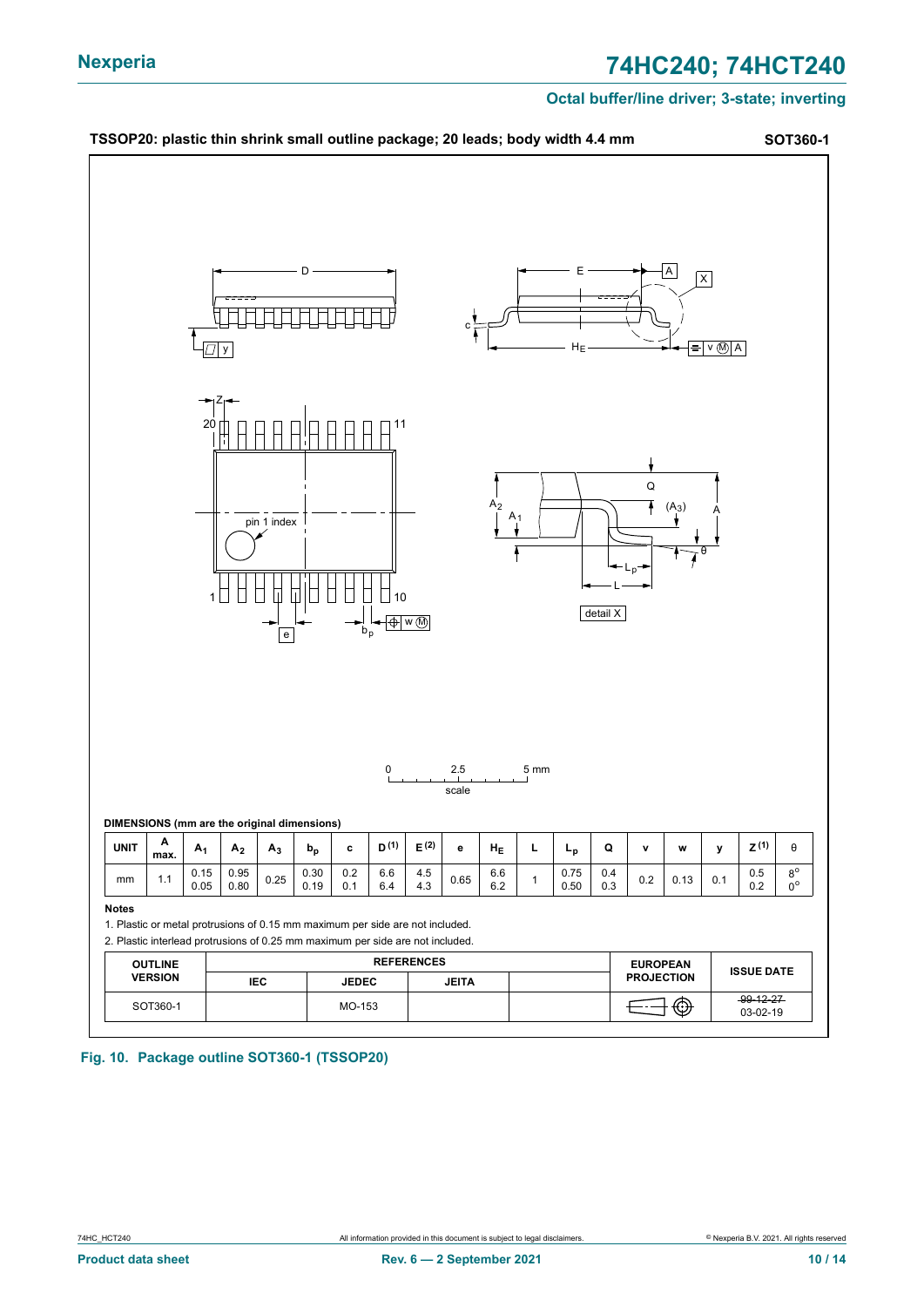### **Octal buffer/line driver; 3-state; inverting**



**Fig. 11. Package outline SOT764-1 (DHVQFN20)**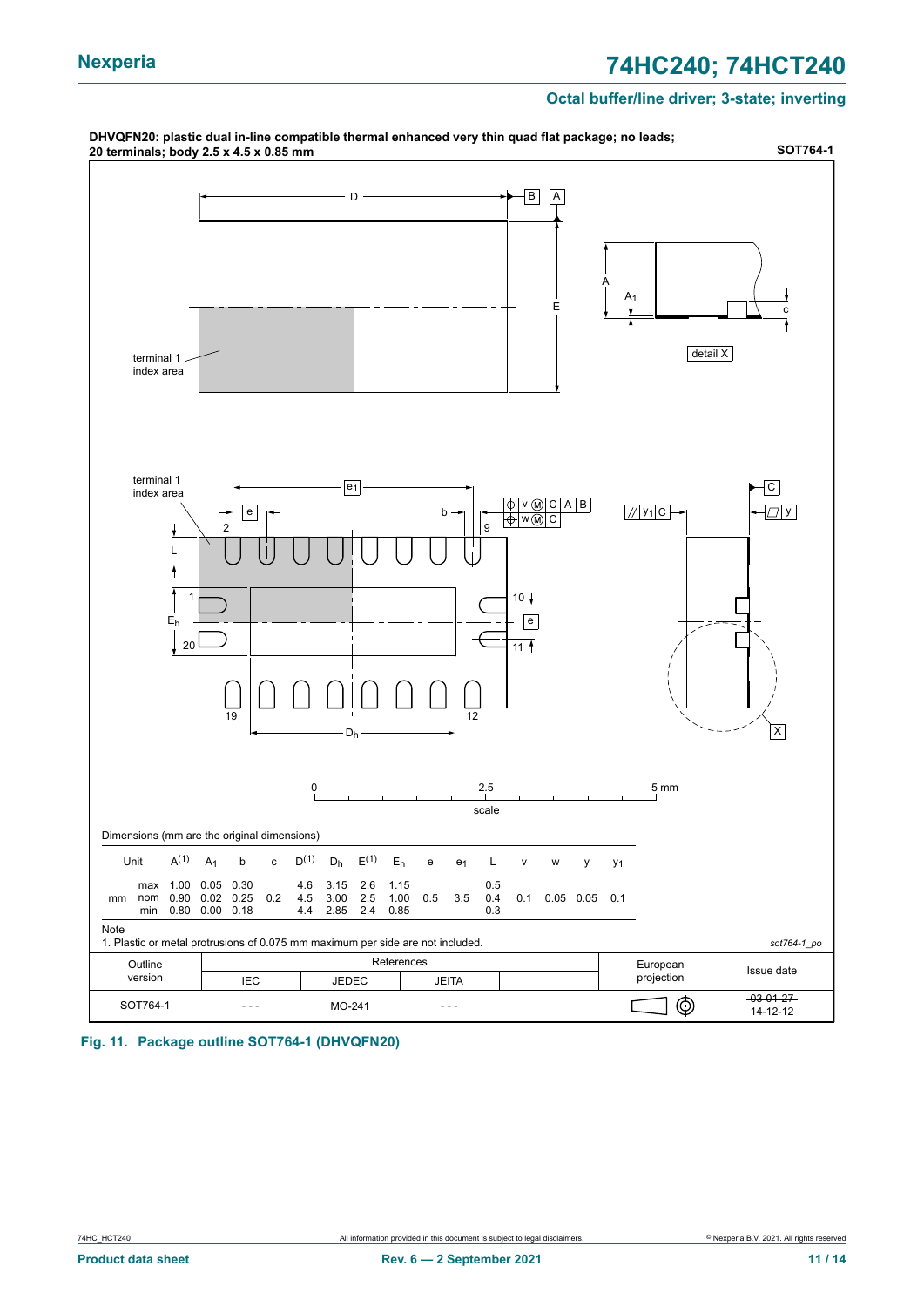### <span id="page-11-0"></span>**12. Abbreviations**

| <b>Table 10. Abbreviations</b> |                                         |  |  |  |  |  |
|--------------------------------|-----------------------------------------|--|--|--|--|--|
| Acronym                        | <b>Description</b>                      |  |  |  |  |  |
| <b>CMOS</b>                    | Complementary Metal Oxide Semiconductor |  |  |  |  |  |
| <b>DUT</b>                     | <b>Device Under Test</b>                |  |  |  |  |  |
| <b>ESD</b>                     | ElectroStatic Discharge                 |  |  |  |  |  |
| <b>HBM</b>                     | Human Body Model                        |  |  |  |  |  |
| <b>MM</b>                      | Machine Model                           |  |  |  |  |  |
| <b>TTL</b>                     | Transistor-Transistor Logic             |  |  |  |  |  |

# <span id="page-11-1"></span>**13. Revision history**

| <b>Table 11. Revision history</b> |                                                                                                                                                                                                                                                                               |                                                                         |                      |                     |  |  |  |  |  |  |
|-----------------------------------|-------------------------------------------------------------------------------------------------------------------------------------------------------------------------------------------------------------------------------------------------------------------------------|-------------------------------------------------------------------------|----------------------|---------------------|--|--|--|--|--|--|
| <b>Document ID</b>                | Release date                                                                                                                                                                                                                                                                  | Data sheet status                                                       | <b>Change notice</b> | <b>Supersedes</b>   |  |  |  |  |  |  |
| 74HC_HCT240 v.6                   | 20210903                                                                                                                                                                                                                                                                      | Product data sheet                                                      |                      | 74HC HCT240 v.5     |  |  |  |  |  |  |
| Modifications:                    |                                                                                                                                                                                                                                                                               | Type numbers 74HC240DB and 74HCT240DB (SOT339-1) removed.               |                      |                     |  |  |  |  |  |  |
| 74HC_HCT240 v.5                   | 20200715                                                                                                                                                                                                                                                                      | Product data sheet                                                      |                      | 74HC HCT240 v.4     |  |  |  |  |  |  |
| Modifications:                    | The format of this data sheet has been redesigned to comply with the identity<br>٠<br>guidelines of Nexperia.<br>Legal texts have been adapted to the new company name where appropriate.<br>٠<br>Section 2 updated.                                                          |                                                                         |                      |                     |  |  |  |  |  |  |
|                                   |                                                                                                                                                                                                                                                                               | Table 4: Derating values for $P_{tot}$ total power dissipation updated. |                      |                     |  |  |  |  |  |  |
| 74HC_HCT240 v.4                   | 20160225                                                                                                                                                                                                                                                                      | Product data sheet                                                      |                      | 74HC HCT240 v.3     |  |  |  |  |  |  |
| Modifications:                    |                                                                                                                                                                                                                                                                               | Type numbers 74HC240N and 74HCT240N (SOT146-1) removed.                 |                      |                     |  |  |  |  |  |  |
| 74HC HCT240 v.3                   | 20070802                                                                                                                                                                                                                                                                      | Product data sheet                                                      |                      | 74HC HCT240 CNV v.2 |  |  |  |  |  |  |
| Modifications:                    | The format of this data sheet has been redesigned to comply with the new identity<br>٠<br>guidelines of NXP Semiconductors.<br>Legal texts have been adapted to the new company name where appropriate.<br>٠<br>Added type number 74HC240BQ and 74HCT240BQ (DHVQFN20 package) |                                                                         |                      |                     |  |  |  |  |  |  |
| 74HC_HCT240_CNV v.2               | 19970828                                                                                                                                                                                                                                                                      | Product specification                                                   |                      |                     |  |  |  |  |  |  |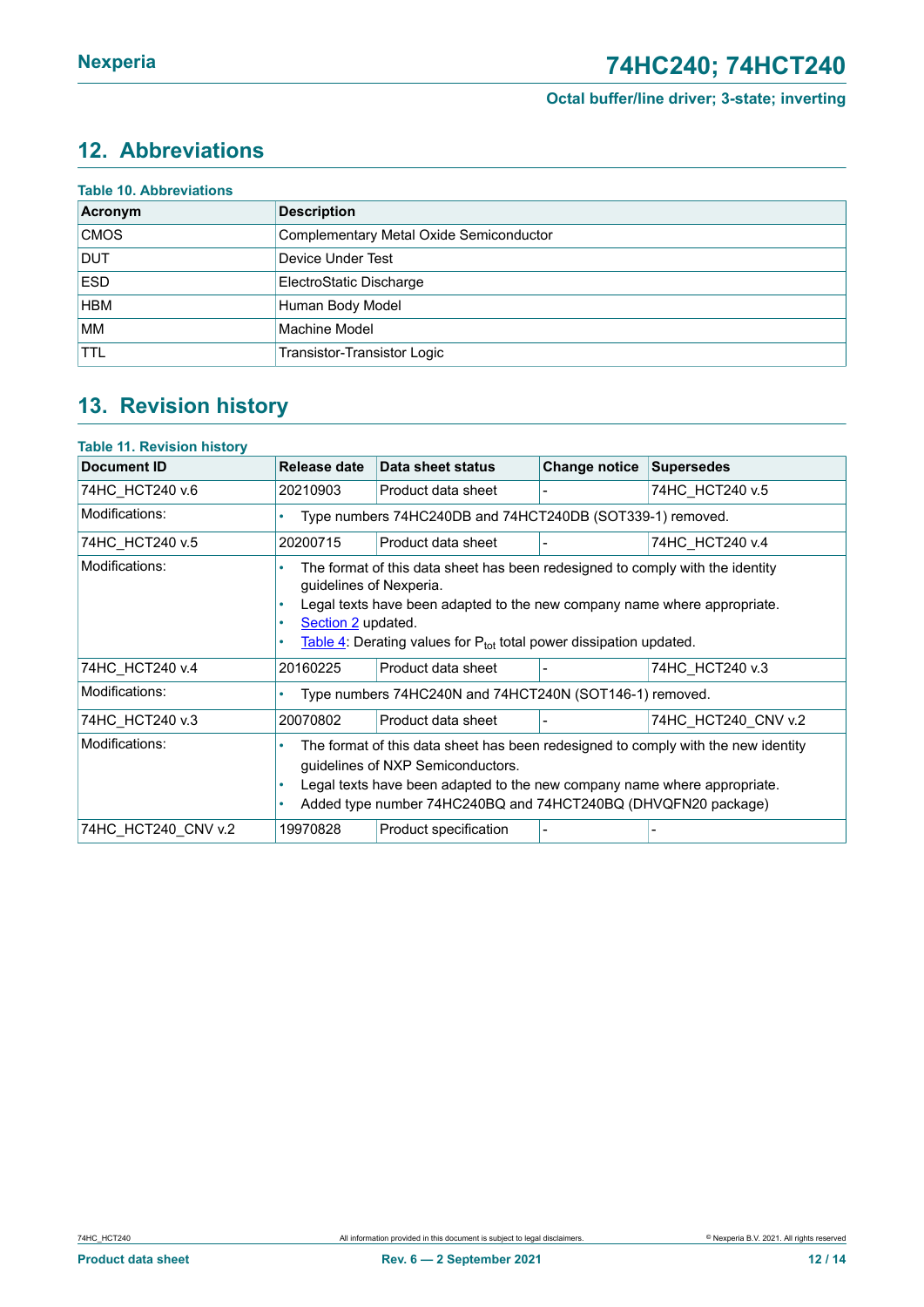### <span id="page-12-0"></span>**14. Legal information**

#### **Data sheet status**

| Document status<br>$[1]$ [2]      | Product<br>status [3] | <b>Definition</b>                                                                           |
|-----------------------------------|-----------------------|---------------------------------------------------------------------------------------------|
| Objective [short]<br>data sheet   | Development           | This document contains data from<br>the objective specification for<br>product development. |
| Preliminary [short]<br>data sheet | Qualification         | This document contains data from<br>the preliminary specification.                          |
| Product [short]<br>data sheet     | Production            | This document contains the product<br>specification.                                        |

[1] Please consult the most recently issued document before initiating or completing a design.

- The term 'short data sheet' is explained in section "Definitions".
- [3] The product status of device(s) described in this document may have changed since this document was published and may differ in case of multiple devices. The latest product status information is available on the internet at [https://www.nexperia.com.](https://www.nexperia.com)

#### **Definitions**

**Draft** — The document is a draft version only. The content is still under internal review and subject to formal approval, which may result in modifications or additions. Nexperia does not give any representations or warranties as to the accuracy or completeness of information included herein and shall have no liability for the consequences of use of such information.

**Short data sheet** — A short data sheet is an extract from a full data sheet with the same product type number(s) and title. A short data sheet is intended for quick reference only and should not be relied upon to contain detailed and full information. For detailed and full information see the relevant full data sheet, which is available on request via the local Nexperia sales office. In case of any inconsistency or conflict with the short data sheet, the full data sheet shall prevail.

**Product specification** — The information and data provided in a Product data sheet shall define the specification of the product as agreed between Nexperia and its customer, unless Nexperia and customer have explicitly agreed otherwise in writing. In no event however, shall an agreement be valid in which the Nexperia product is deemed to offer functions and qualities beyond those described in the Product data sheet.

#### **Disclaimers**

**Limited warranty and liability** — Information in this document is believed to be accurate and reliable. However, Nexperia does not give any representations or warranties, expressed or implied, as to the accuracy or completeness of such information and shall have no liability for the consequences of use of such information. Nexperia takes no responsibility for the content in this document if provided by an information source outside of Nexperia.

In no event shall Nexperia be liable for any indirect, incidental, punitive, special or consequential damages (including - without limitation - lost profits, lost savings, business interruption, costs related to the removal or replacement of any products or rework charges) whether or not such damages are based on tort (including negligence), warranty, breach of contract or any other legal theory.

Notwithstanding any damages that customer might incur for any reason whatsoever, Nexperia's aggregate and cumulative liability towards customer for the products described herein shall be limited in accordance with the Terms and conditions of commercial sale of Nexperia.

**Right to make changes** — Nexperia reserves the right to make changes to information published in this document, including without limitation specifications and product descriptions, at any time and without notice. This document supersedes and replaces all information supplied prior to the publication hereof

**Suitability for use** — Nexperia products are not designed, authorized or warranted to be suitable for use in life support, life-critical or safety-critical systems or equipment, nor in applications where failure or malfunction of an Nexperia product can reasonably be expected to result in personal

#### **Octal buffer/line driver; 3-state; inverting**

injury, death or severe property or environmental damage. Nexperia and its suppliers accept no liability for inclusion and/or use of Nexperia products in such equipment or applications and therefore such inclusion and/or use is at the customer's own risk.

**Quick reference data** — The Quick reference data is an extract of the product data given in the Limiting values and Characteristics sections of this document, and as such is not complete, exhaustive or legally binding.

**Applications** — Applications that are described herein for any of these products are for illustrative purposes only. Nexperia makes no representation or warranty that such applications will be suitable for the specified use without further testing or modification.

Customers are responsible for the design and operation of their applications and products using Nexperia products, and Nexperia accepts no liability for any assistance with applications or customer product design. It is customer's sole responsibility to determine whether the Nexperia product is suitable and fit for the customer's applications and products planned, as well as for the planned application and use of customer's third party customer(s). Customers should provide appropriate design and operating safeguards to minimize the risks associated with their applications and products.

Nexperia does not accept any liability related to any default, damage, costs or problem which is based on any weakness or default in the customer's applications or products, or the application or use by customer's third party customer(s). Customer is responsible for doing all necessary testing for the customer's applications and products using Nexperia products in order to avoid a default of the applications and the products or of the application or use by customer's third party customer(s). Nexperia does not accept any liability in this respect.

**Limiting values** — Stress above one or more limiting values (as defined in the Absolute Maximum Ratings System of IEC 60134) will cause permanent damage to the device. Limiting values are stress ratings only and (proper) operation of the device at these or any other conditions above those given in the Recommended operating conditions section (if present) or the Characteristics sections of this document is not warranted. Constant or repeated exposure to limiting values will permanently and irreversibly affect the quality and reliability of the device.

**Terms and conditions of commercial sale** — Nexperia products are sold subject to the general terms and conditions of commercial sale, as published at [http://www.nexperia.com/profile/terms,](http://www.nexperia.com/profile/terms) unless otherwise agreed in a valid written individual agreement. In case an individual agreement is concluded only the terms and conditions of the respective agreement shall apply. Nexperia hereby expressly objects to applying the customer's general terms and conditions with regard to the purchase of Nexperia products by customer.

**No offer to sell or license** — Nothing in this document may be interpreted or construed as an offer to sell products that is open for acceptance or the grant, conveyance or implication of any license under any copyrights, patents or other industrial or intellectual property rights.

**Export control** — This document as well as the item(s) described herein may be subject to export control regulations. Export might require a prior authorization from competent authorities.

**Non-automotive qualified products** — Unless this data sheet expressly states that this specific Nexperia product is automotive qualified, the product is not suitable for automotive use. It is neither qualified nor tested in accordance with automotive testing or application requirements. Nexperia accepts no liability for inclusion and/or use of non-automotive qualified products in automotive equipment or applications.

In the event that customer uses the product for design-in and use in automotive applications to automotive specifications and standards, customer (a) shall use the product without Nexperia's warranty of the product for such automotive applications, use and specifications, and (b) whenever customer uses the product for automotive applications beyond Nexperia's specifications such use shall be solely at customer's own risk, and (c) customer fully indemnifies Nexperia for any liability, damages or failed product claims resulting from customer design and use of the product for automotive applications beyond Nexperia's standard warranty and Nexperia's product specifications.

**Translations** — A non-English (translated) version of a document is for reference only. The English version shall prevail in case of any discrepancy between the translated and English versions.

#### **Trademarks**

Notice: All referenced brands, product names, service names and trademarks are the property of their respective owners.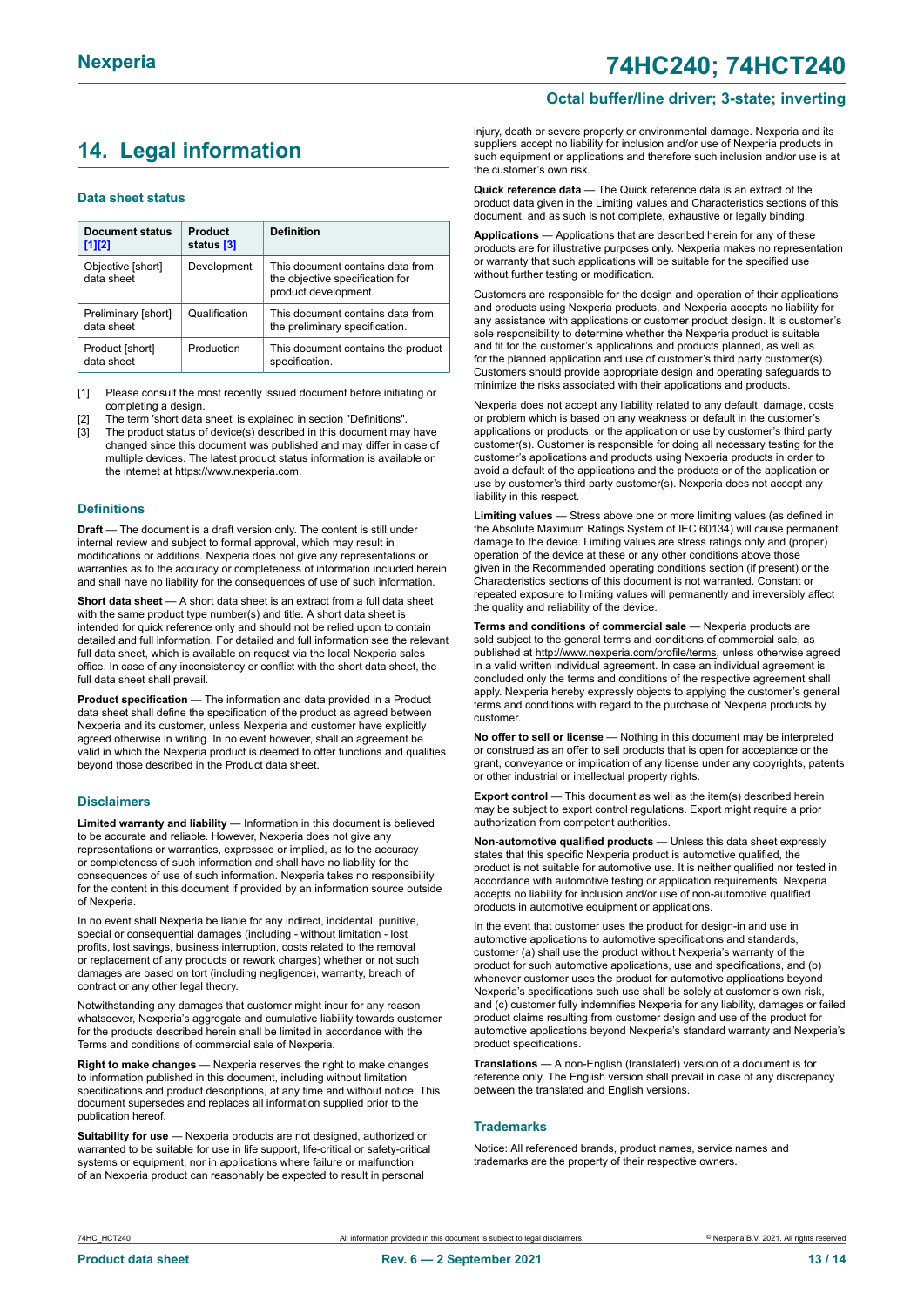### **Contents**

| 8. Recommended operating conditions4 |  |
|--------------------------------------|--|
|                                      |  |
|                                      |  |
|                                      |  |
|                                      |  |
|                                      |  |
|                                      |  |
|                                      |  |
|                                      |  |

### © **Nexperia B.V. 2021. All rights reserved**

For more information, please visit: http://www.nexperia.com For sales office addresses, please send an email to: salesaddresses@nexperia.com **Date of release: 2 September 2021**